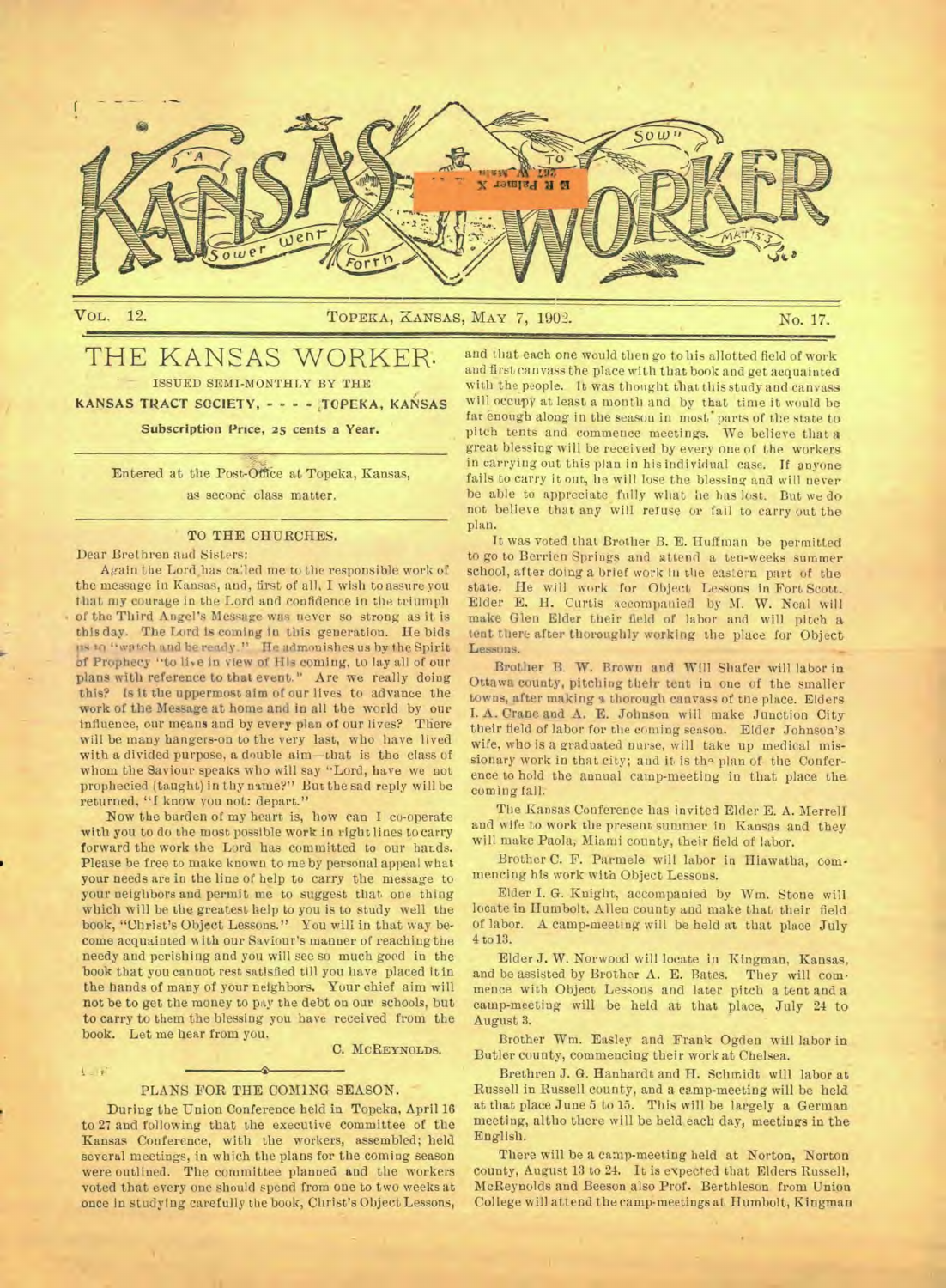and Norton. Elders McReynolds and Beeson will attend the German camp-meeting.

It was voted that we recognize the work being done in the Sanitarium Treatment rooms injTopeka and extend to them our most hearty moral support; and that the institution be regarded as under the care and counsel of the Kansas Conference. It was also arranged that Sister Alta Cromley, who has just returned from'•the Battle Creek Sanitarium, a graduated nurse, should labor in connection with this institution a portion of her time and jouncet Bible work with her medical missionary work in the city.

Brother N. T. Sutton and C. E. Peckover accompanied by Sister Lizzie Sutton will go to Garden City in the far western part of the state and make that their field of labor the coming season.

Sisters Edith Cornforth and Mary Edwards will engage in Bible work in Fort Scott.

Sisters Laura Humphrey and Jennie Edwards will engage in Bible work in Leavenworth.

Sister Mary Doan will continue her work in Kansas City.

Brother Jessie Jared and wife, who are graduated nurses from the Battle Creek Sanitarium will engage in house to house evangelistic work and medical missionary work in Kansas City and make that their field of labor for the coming year.

Brother P. N. Kelley will connect with Brother D. E. Huffman in an effort at Wakeeney, Trego Co.

Brother D. H. Oberholtzer. not being able to bear heavy responsibility in the regular work, on account of physical illness, is invited to labor as he may be able to in the vicinity of his home in the southeastern part of the state.

Sister Kate Boggs will continue Bible work in Topeka.

Brother N. P. Dixon will continue the work that he has been doing in the northwestern part of the state, visiting the churches and assisting them in selling Object Lessons.

Elder R. W. Parmele will go to Little Rock, Arkansas, and engage in tent work for three months under pay of the Kansas Conference. This is a donation by the Kansas Conference to a very needy field. It will be much appreciated by the Arkansas Conference.

Elders Oberholtzer, Beeson and McReynolds are left free to look after the interest of the churches what time they are not engaged in the camp-meetings. Y ou will notice that all the laborers are sent to new fields. The Lord has told us that we should go to places where the message has not been presented. We have planned the work on that basis.

We solicit the earnest prayers for and co operation of all of our people with these workers. Several are just starting for the first time into public work. Let us all present them to the Lord daily in our prayers for He can make them strong.

> Kansas Conference Committee, C. MCREYNOLDS, Pres.

## LET US RETURN, No. 5.

## R. W. PARMELE, (SEC'Y S. W. U. C.)

#### A CIRCULATING LIBRARY

May be thought by some to be something new and in fact as such it is practically unknown. By this term I mean that such books as "Patriarchs and Prophets," "Desire of Ages," "Great Controversy," "Daniel and The Revelation," and some of our good medical works be provided for the purpose of loaning to the neighbors. I do not know that I would recommend that these books be the property of the society. Each member could supply himself with them and thus have complete control of

them. Loan "Patriarchs an i Prophets" to Mr. A. When he has finished it loan it to Mr. B., while Mr. A. reads "Desire of Ages." Then let C. have it while B. reads "Desire of Ages, and A. reads "Great Controversy;" etc. You can thus keep them going constantly. Do not say this plan is not feasible until you have tried it.

Many of us have enjoyed the blessings of present truth so long that they have become to us a sort of a matter-of-fact The truth to many is losing its luster by long possession. Brethren, "Let us return" to our first love and thus to our former missionary zeal.

When Jesus says the "well done" to his faithful servants he will invite them to "enter into the joy of their Lord." What is the joy of our Lord? By comparison of Heb. 12:9 with Ise. 53:10, 11 it will be seen that the "joy of the Lord is seeing souls saved through his efforts and sacrifice. You cannot enter into another's sorrows unless you have yourself passed through a similar sorrow. I used to believe that fact theoretically I know it by experience now. In order then for us to "enter Into the joy of our Lord," will we not be able to see souls saved in His kingdom for whom we have labored and sacrificed, thus becoming "workers together with Him."

If I may be allowed a personal reference,- Some years ago while attending a camp-meeting, a brother came to me and in an excited manner said, "Do you want to see a man who accepted the truth through your efforts?" I was startled, for at that time I did not think such a thing was possible. I was soon ushered into the presence of a man, who at first I did not recognize; but unspeakable joy filled my heart. as he grasped my hand and told me hoW the little pamphlet that I gave him had led him to God and His truth.

As I write these lines, I look forward by faith to a great camp-meeting, (the camp of the saints, Rev. 20:0,) soon to cunvene. I see souls praising the Lamb for salvation through his blood. I see the Lamb also ushering one, '(who today is discouraged over the apparent lack of fruit from missionary work performed,) into the presence of another saint and I hear the announcement, "This soul was led to accept me through your efforts and sacrifice." I doubt not our Heavenly Father has many such surprises in store for his faithful children.

"Let us return," then, brethren and work for God and precious souls with even greater zeal than was manifested in the beginning of our work as a denomination.

> 0 watch, and fight, and pray! The battle ne'er give o'er; Renew it boldly every day, And help divine implore.

Ne'er think the victory won, Nor lay thine armor down; Thy ardious task will not be done Till thou obtain the crown.

## AN ARISTOCRACY OF HEALTH.

Among the old Romans the cultivation of health was made the main business of life. When the Pagans ruled Rome, that city was full of the most magnificent baths. Those who have visited Italy and Rome will remember the ruins of those wonderful baths built by the Emperor Caracalla, where thousands of bathers could be served in a day. There were also the wonderful baths of Diocletian, of which the Pantheon constituted the vestibule. Those baths were in constant use by the populace, and they were patronized not simply for the purpose of cleanliness, but for health. There were also rooms provided in connection with these baths for all kinds of healthful exercises. But, unfortunately, in the early centuries of the Christian Era all these things were done away with,—these magnificent baths, the means of physical health, were torn down and their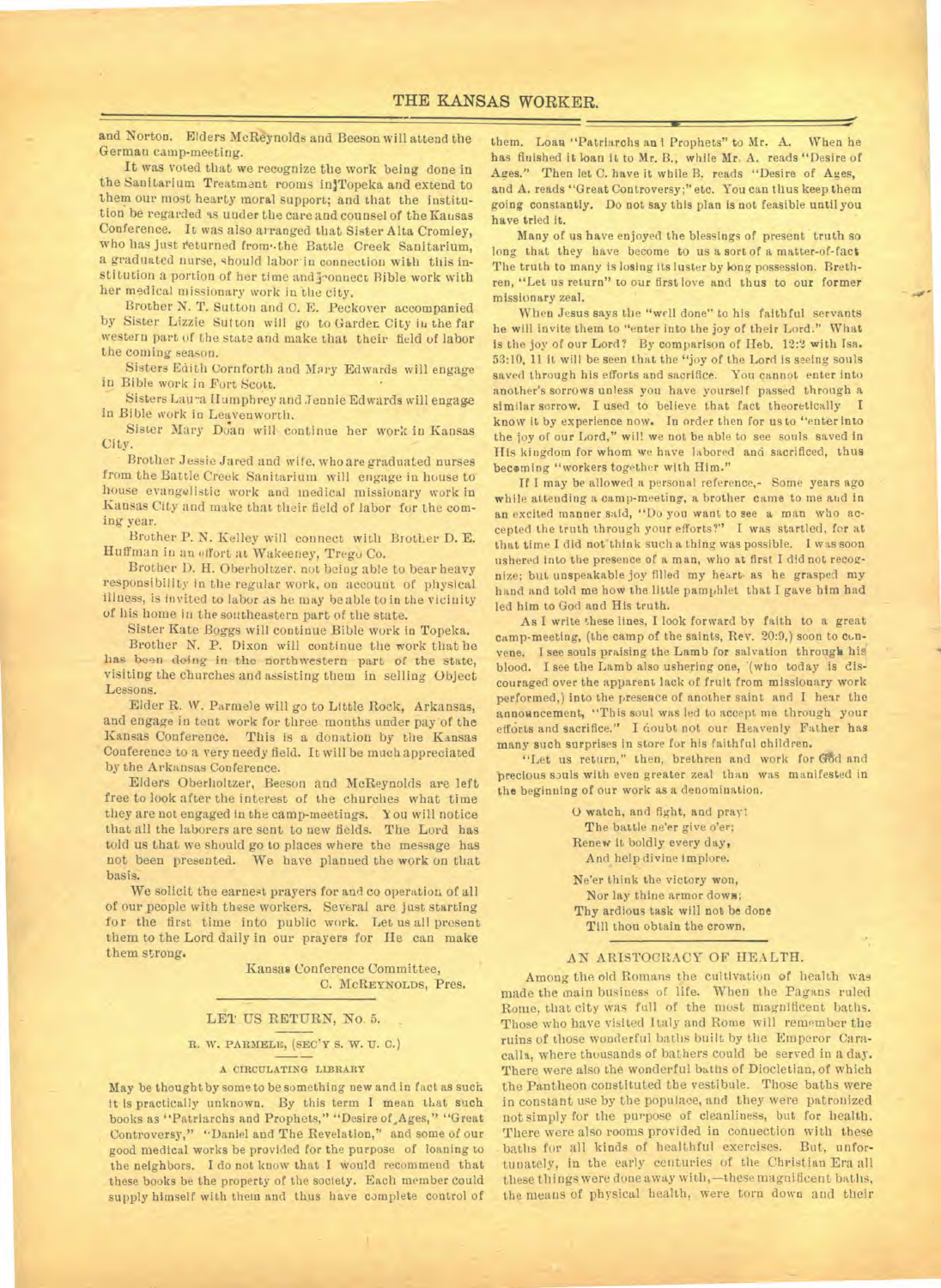stones built into churches, of which Rome already had enough. Thus, Rome is today a city of churches, but there are no baths; and we have it on good authority that for a thousand years, the bath was a thing unknown in Rome; indeed, writers of those times tell us that the neglect of the body was counted among the cardinal virtues.

As a result of this false doctrine ir.troduced during the Dark Ages, the body was neglected, abused and tortured. with the idea that the soul would thus be made better. And, sad to relate, we have not seen the end of the practical workings of this theory yet. We often hear, for instance, about the ministry of sickness, when sickness is the greatest possible misfortune that a person can have. Sickness does not do any one any good in the long run. An affliction, or disappointment now and then, which breaks off one's plans and checks his ambitions, may have a good effect upon him by helping him to see how powerless he is to carry out all his plans; but chronic sickness certainly cannot help anyone.

How can such a person be happy? How can he be calm and self-controlled? It is impossible. The fact is, a great share of the total depravity in this world is really total indigestion. One needs but to visit the jails, workhouses and. prisons of our cities, to become thoroughly convinced of this. In every large prison there will be found a large number of epileptics; they are many times as numerous as in society at large. Doctor Abernethy used to say that every sick Doctor Abernethy used to say that every sick man was a rascal. That may be taking rather strong ground, but his idea was, that every sick man had been wicked in violating the laws of his being in some respects, or he would not be sick.

What a boon it would be to the race, if men would only become convinced of the value of health and of the necessity of training for it: The more gold a man has.—the greater are his efforts to obtain more—and why should It not be so with health? Disease makes one narrow, morose, unhappy, disagreeable, useless; while in health there is a spontaneity of energy, a delight in work, an irresistible disposition to use the faculties. Why should we live in the slums of disease and feebleness, when there is a true nobility, a genuine aristocracy, a royalty of health, which may be ours if we will make it our aim and purpose in life?<br> **D** J. H. KELLOGG.

## **MIR A LETTER FROM ELDER WESTPHAL.**

**VALPARAISO, CHILE,** March 14, 19G2.

You will see by the above that **I** am out here in Chile. I came here nearly three weeks ago and intend to leave here for Argentine April 1. I wish I could have a month longer here on the coast for **I** could use it to good advantage. This west coast mission field is about 5,000 miles long and it means something to study it and plan for it. No doubb in the course of a short time it will have to be divided, but now we feel that the countries unentered should be entered right away. Elder Balada has gone to Peru to open up the work there, but Bolivia and Ecuador have had nothing whatever done for them as yet, and they represent about 3,000,000 people. Peru with 3,000,000 more has just received its first missionary, and there is not one active worker in the field carrying the message to Chile's 3,300,000. The brethren from the states are just learning the language and it will take some tine before they can labor to good advantage. Our canvassers have done a noble work in this field, and\ Sabbath keepers are every where springing up in their track. But just now we have none. Brother Davis who has been. the stand-by for some time has just gone to the States on account of his health. But we have hopes that we will soon get out two or three in this field and they are men who

could make a success. So you can see that we have none too many laborers to bring the message to the people. In fact we are just puzzled to know what to do to help the people. May the Lord send more laborers into his harvest.

The"Senales de los Tiempos," our missionary paper is going out at a fair rate. We are publishing 3,000 copies monthly. Free postage is a great blessing here. We can send our papers all over Chile and Bolivia free of all expense. The expense of publishing here is also at a minimum. We ought to take advantage of these circumstances to flood the country with literature. It needs also to be adapted to this field which needs talent and a good knowledge of the language and of the history of those countries and a knowledge of events to do it justice. This is the work we have set before, but, of course, it will take a little time to attain this. But we have every evidence that God is working and that the Lord is proposing things for the giving of the loud cry of the message in these fields as well as in the states.

By the 10th of May I must be in the interior of Brazil bo attend a general meeting at Brusque and to organize the conference there. There are 800 or more Sabbath keepers in Brazil now. **I** expect to remain in Brazil about three or four months if I can find profitable work and expect to do much traveling by mule'back. This is the only method of traveling there in the interior. Railroads are few and the country is too mountainous for coaches.

One can but be surprised at the disadvantages in this country. if some of our laborers had to put up with them in the states they would think their lot *a* hard **one. But**  when we came here we knew it must be so and we succumb gracef wily.

I am not sorry that I am in this field. I have no time to be lonesome or homesick, and I have never heard wife or children utter a word of complaint. We are contented and happy in the thought that we are in the Lord's service in South America. Only remember **us** in your prayers.

The brethren here on the coast are well. We have just been organizing the work here a little more and the Lord sure'y helped us in it. Remember me and my family to the **WORKER** readers. •

> Your brother in Christ, J. W. **WESTPHAL.**

## THE OTIS SABBATH-SCHOOL CONVENTION.

The first Sabbath-school convention ever held at Otis convened March 30,1902. None of us had ever before been at an assembly like this. The convention was well attended by our people and some not of our faith. The subjects that were discussed bore upon the importance of working and of agitating and moving onward in the work of the Sabbath-school. *In*  other words, they were all for the purpose of bettering the Sabbath-school and making it a place of blessing for its members of all ages.

"Some efforts have been made to interest children in the cause, but net enough. Our Sabbath-schools should be made more interesting."

The duty of both teachers and scholars was emphasized in all that was said during the day. Every teacher In the Sabbathschool should be a follower of Christ. "Without Me," Christ says, "ye can do nothing." Those who teach in Sabbathschool must have their hearts warmed and invigorated by the truth of God, being not hearers only, but also doers of the Word.

Brother J. G. Hanhardt spoke on the subject of "The work the Sabbath-school should do," it was made very interesting. The Sabbath-school is a source, out of which workers for the Master come into the vineyard of the Lord. And if the Sabbath